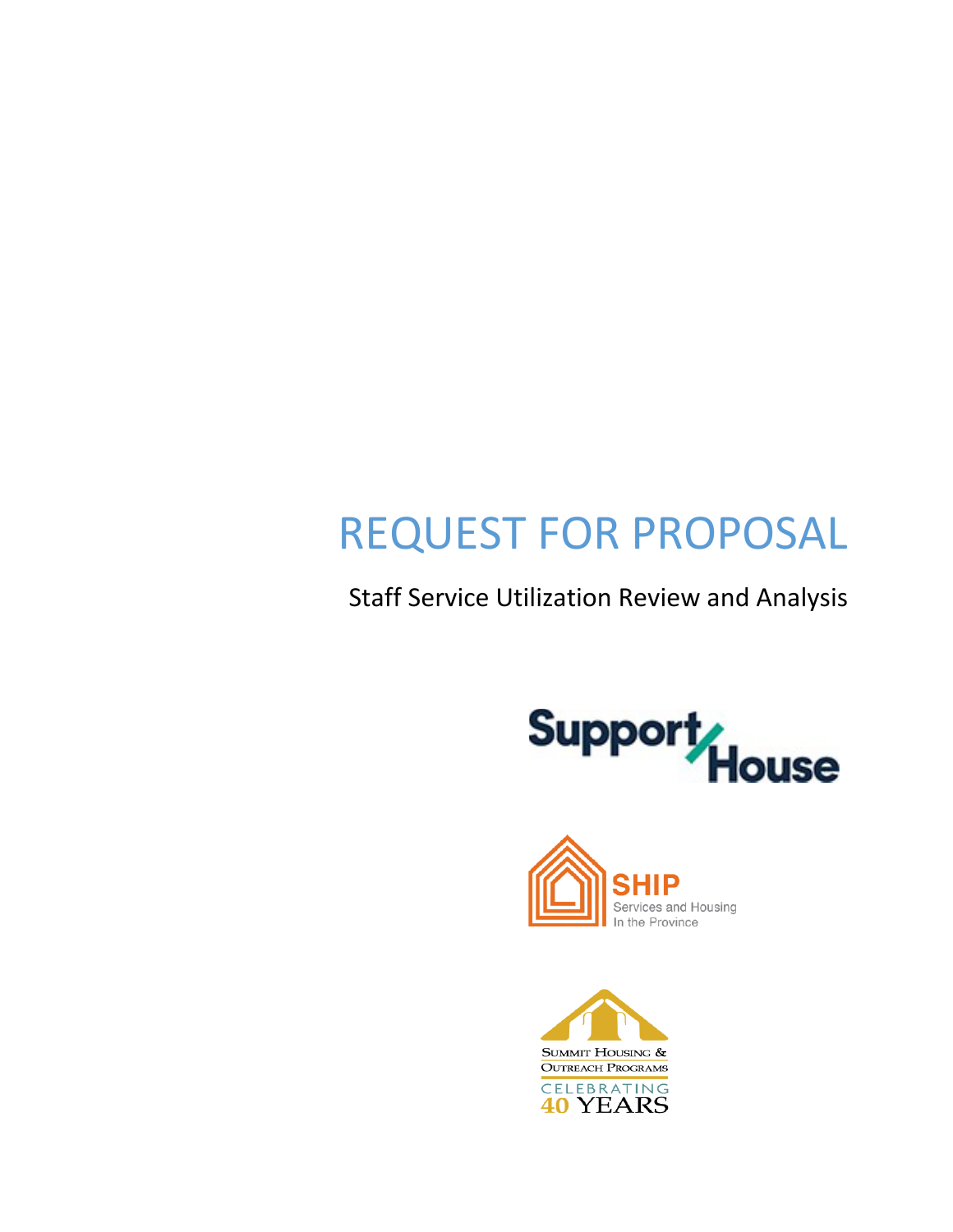## Table of Contents

|                                  | Page           |
|----------------------------------|----------------|
| Summary                          | 2              |
| <b>Project Purpose and Scope</b> | $\overline{2}$ |
| <b>Project Background</b>        | 3              |
| <b>Proposal Guidelines</b>       | 3              |
| <b>Project Guidelines</b>        | 4              |
| <b>Estimated Timeline</b>        | 4              |
| <b>Budget</b>                    | 5              |
| <b>Bidder Qualifications</b>     | 5              |
| <b>Evaluation Criteria</b>       | 5              |
| <b>Conditions</b>                | 6              |
| <b>RPP template</b>              | 7-8            |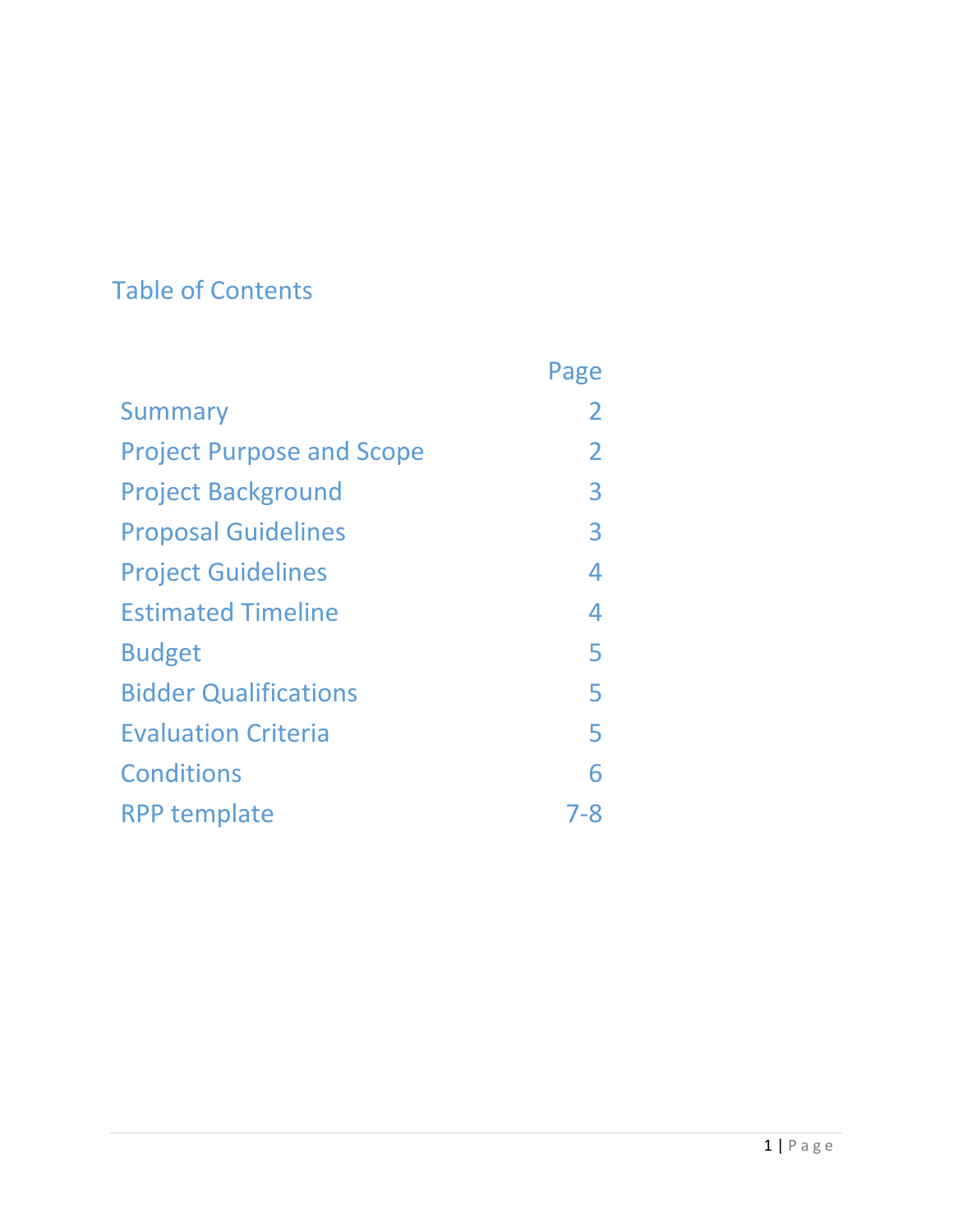## Summary

Our agencies ("The Partnering Organizations") are accepting proposals for the review and assessment of our service utilization across our Case Management, Assertive Community Treatment and Peer Navigator Staff.

**Support House** is a community-based mental health and substance use supportive housing provider in the Halton region delivering coordinated housing supports including harm reduction from youth to seniors including peer supports and training coordinated through the Centre for Innovation in Peer Support. Support House (formerly Oakville Reentry Homes and then Support and Housing - Halton) was formed in 1982 by a group who needed coordinated mental health and housing supports for family members.

**Services and Housing In the Province (SHIP)** is a non-profit, Accredited organization that has administered housing and support services in the Region of Peel, County of Dufferin and West Toronto for more than thirty years. We offer person-directed services enabling individuals to embrace their full potential and to achieve their goals of recovery and living successfully in their community. We are committed to the principles of Equity, Diversity and Inclusion as we continue to strive for the highest standard of health for all people. SHIP's mission is to increase quality of life through health services and housing supports that promote mental health, physical health and wellness. For more information, please visit [www.shipshey.ca](http://www.shipshey.ca/)

**Summit Housing & Outreach Programs** is non-profit charitable organization governed by a volunteer Board of Directors. Summit provides supportive housing, case management, clinical treatment and social recreation programming to individuals who have been diagnosed with a mental health concern. Summit (under the name Summit Housing) was created in 1981 in response to the desperate need for supportive affordable housing in Halton Region

## Project Purpose and Scope

The objective of this work is to determine operative service provider utilization across our Case Management, Assertive Community Treatment and Peer Navigator Staff. The review and recommendations should take into context service intensity, population acuity, staff to client ratio and evolving MHA landscape including remote work and COVID protocols.

## Project Name

**Mental Health & Addiction Case Management: Service Utilization Review and Analysis**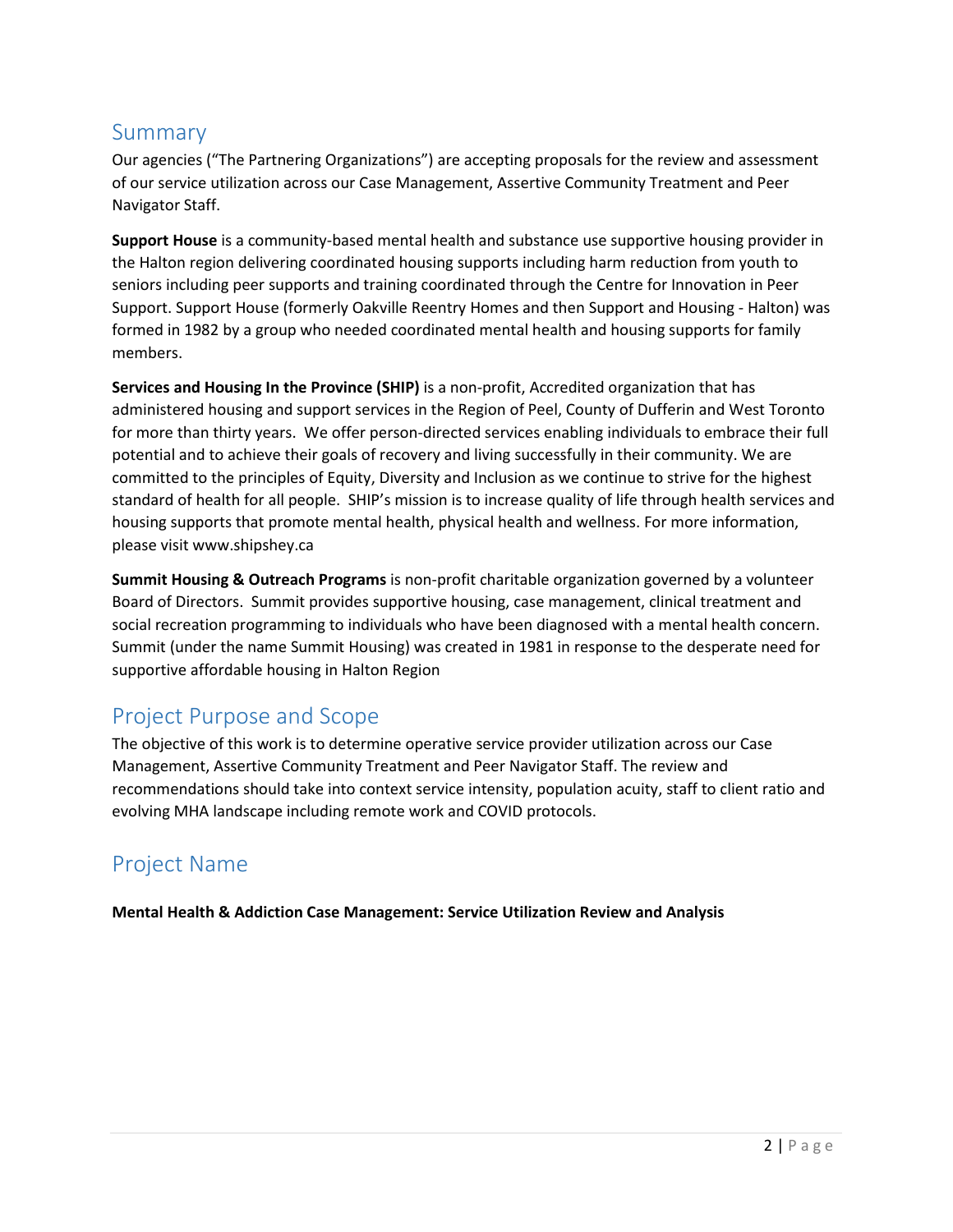## Project Background

The proposed project, Mental Health & Addiction Case Management: Service Utilization Review and Analysis, is on behalf of Support House, Services and Housing In the Province (SHIP) and SUMMIT.

The Partnering Organizations are accountable for services provided to our community. Each Partnering Organizations is required to set, track and report on service utilization in the form of Direct (visits) and Indirect (administration) work. Targets are set based on provincial Standards and best practices. These standards have not been reviewed in many years and the experience of our organizations indicates that these outdates practices may not reflect the evolving and more complex needs of the clients served and the current practice in the field.

A number of factors drive the impetus for this review, including:

- Challenge to meet service targets
- Staff burnout and stress
- A desire to understand the quality and quantity of direct and indirect work
- The need to have consistent practices amongst agencies that provide similar services

## Proposal Guidelines

The Request for Proposal ("RFP") represents the requirements for an open and competitive process. If you would like to submit a proposal, please review the attached Request for Proposal. Proposals will be accepted via email **5pm EST on March 10, 2022** to [heathera@supporthouse.ca.](mailto:heathera@supporthouse.ca) Any proposals received after this date and time will be returned to the sender. All proposals must be signed by an official agent or representative of the company submitting the proposal.

Engagement terms and conditions will be negotiated upon selection of the winning bidder for the RFP. All contractual terms and conditions will be subject to review by the Partnering Organisations and will include scope, budget, schedule and other necessary items pertaining to the project.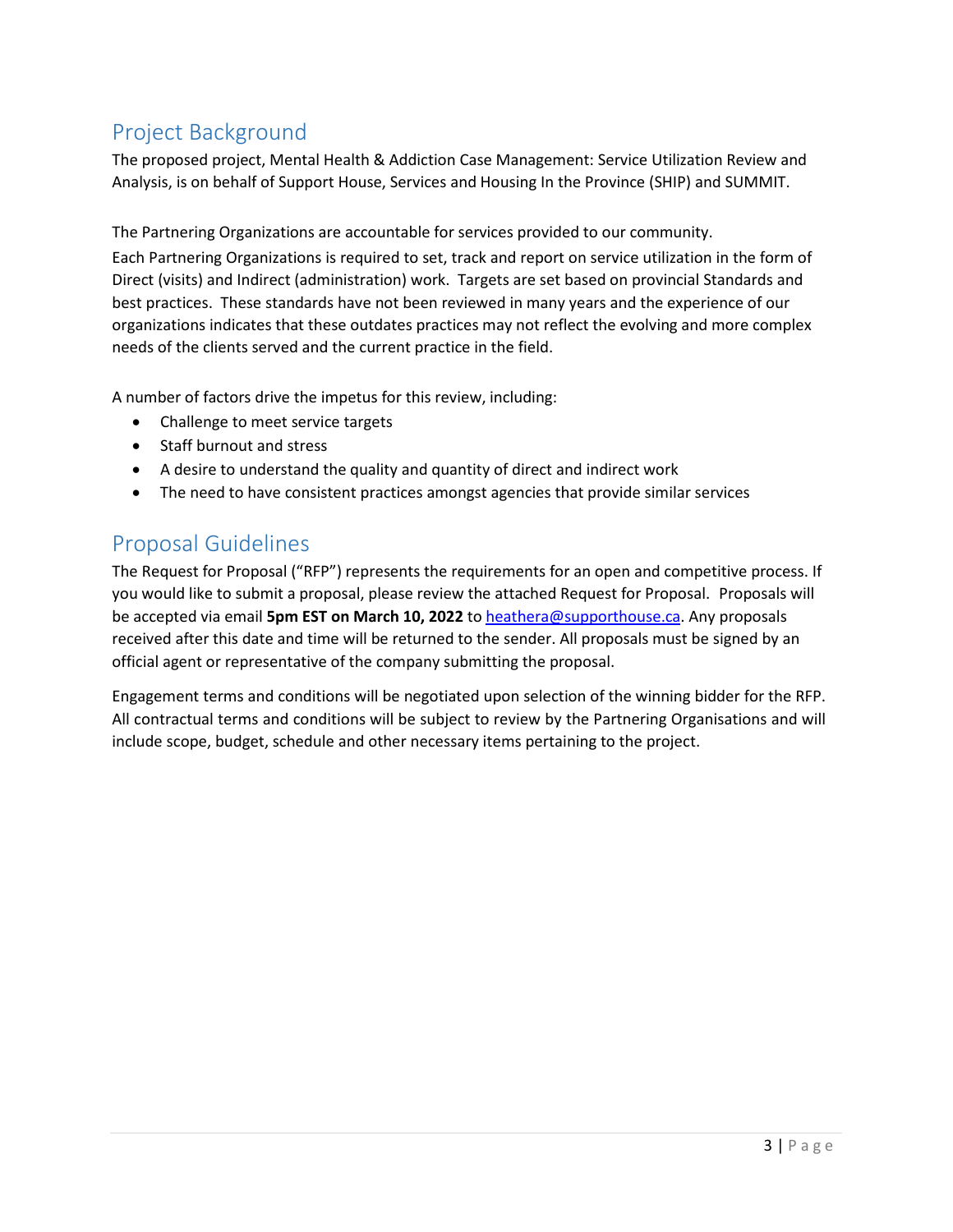## Project Deliverables

The objective of this work is to determine operative service provider utilization across our Case Management, Assertive Community Treatment and Community Peer Support Staff. The review and recommendations must take into context – stakeholders (clients, families, caregivers) service intensity, population acuity, staff to client ratio and evolving MHA landscape including remote work and COVID protocols.

With the support of the agencies the Consultant(s) will:

- **1. Review of Background Materials** Review relevant literature/information/reports, including but not limited to:
	- previous Intensive Case Management Standards (2005) and the Mississauga Halton LHIN Case Management review, specifically (documents to be provided), Service Provider Utilization and the context of the evolving MHA landscape
	- A literature review to inform recommendations, as required

#### **2. Service Utilization Data Review & Analysis**

Provide a review and analysis of current staff utilization including direct and indirect service time and MSAA visit targets across our three agencies

**3. Focus Groups**

Conduct a focus group with front line staff to understand their experience, barriers, etc..

**4. Dashboard**

Develop a staff performance dashboard and report card for ongoing monitoring

#### **5. Final Report / Recommendations**

Provide a report and executive summary of the recommendations and rationale for staff utilization including feasible targets for direct and indirect services as well as revisions to MSAA visit targets

• The report should detail specific recommendations for each agency as well as overall system recommendations that can be provided to the funder(s)

### Estimated Timeline

- RFP issue date: Feb 24, 2022 • Deadline for submissions: Mar 10, 2022 5pm EST • Successful proponent notified: March 14, 2022
- Notification to other proponents: March 16, 2022
- Expected start date: March 21, 2022
- Target completion date: TBD

Each bidder must email electronic submission of their proposal to [heathera@supporthouse.ca](mailto:heathera@supporthouse.ca) by the due date. If additional information or discussions are needed with any bidders during the evaluation stage, the bidder(s) will be notified.

Upon notification of successful proponent, the contract negotiation will begin immediately.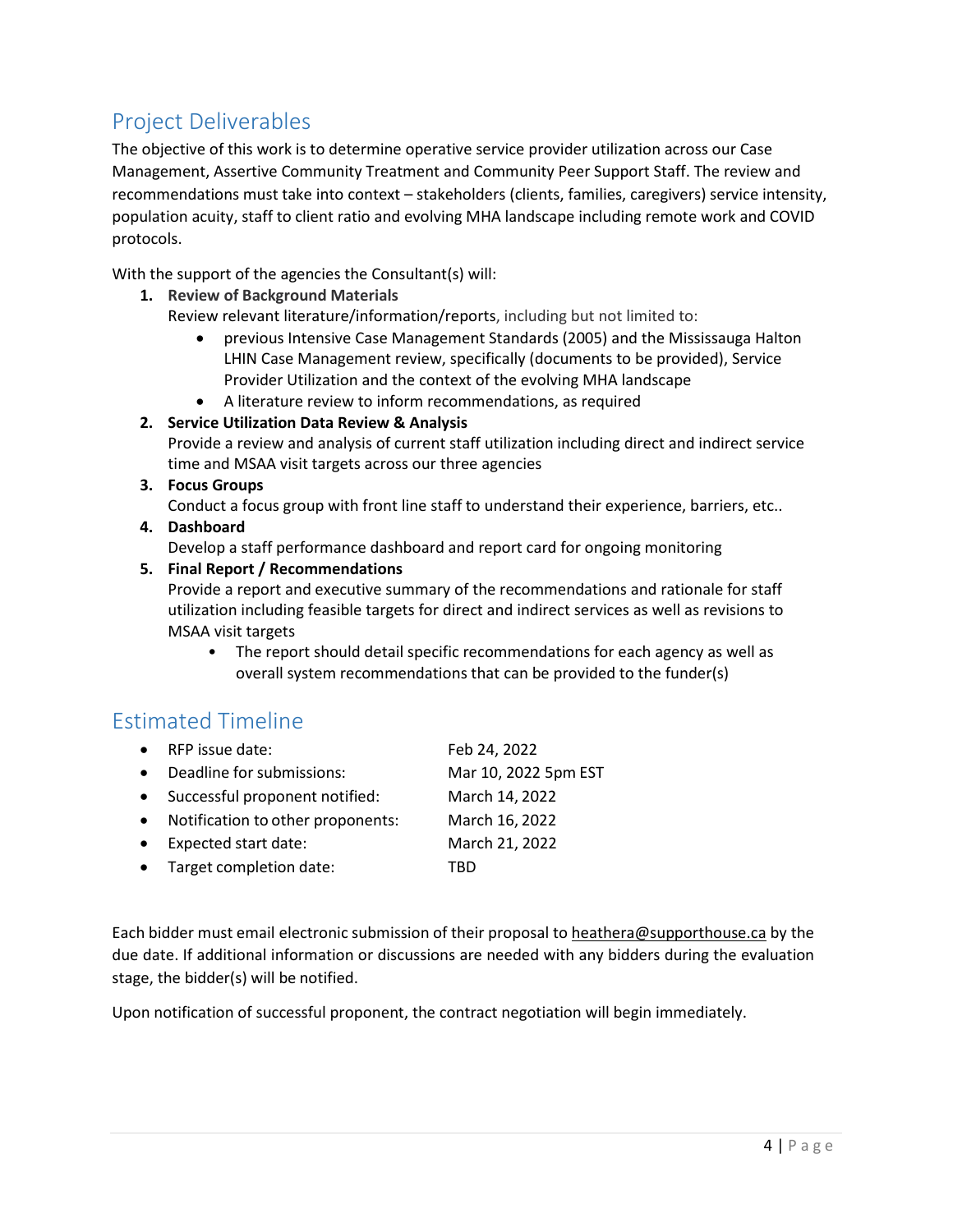## Budget

All proposals must include proposed costs to complete the required tasks detailed in the project scope and deliverables sections. Costs should be quoted in Canadian dollars on a fixed fee basis. Costs for any additional charges (eg. travel, overhead, etc) should be identified with rates provided

## Bidder Qualifications

Bidders should provide the following items as part of their proposal for consideration:

- 1. A list of who will be involved with this project.
- 2. Indicate experience and ability with system evaluation similar to the requirements of this project and experience in the community mental health and addiction sector
- 3. Description of experience working with families, clients and other stakeholders
- 4. Anticipated staff assigned to this project and their experience, knowledge and qualifications for this project

## Confidentiality

Selected bidders will keep all information provided in this RFP as confidential. Information provided to the respondents is to be used for the sole purpose of responding to this RFP.

## Evaluation Criteria

The weighting of bids will be evaluated with the template below as follows:

- 75% Part 1
	- o Qualifications and Experience (10%)
	- o Project Approach (60%)
	- o References (5%)
- 25% Part 2
	- o Costing

Proposals will be evaluated by a team amongst the Partnering Organizations. If an award is not made based on written evaluations alone, interviews with short listed proponents may be conducted. Support House will notify the successful proponent on the award of the services and will also notify all unsuccessful proponents no later than 2 weeks after submissions close.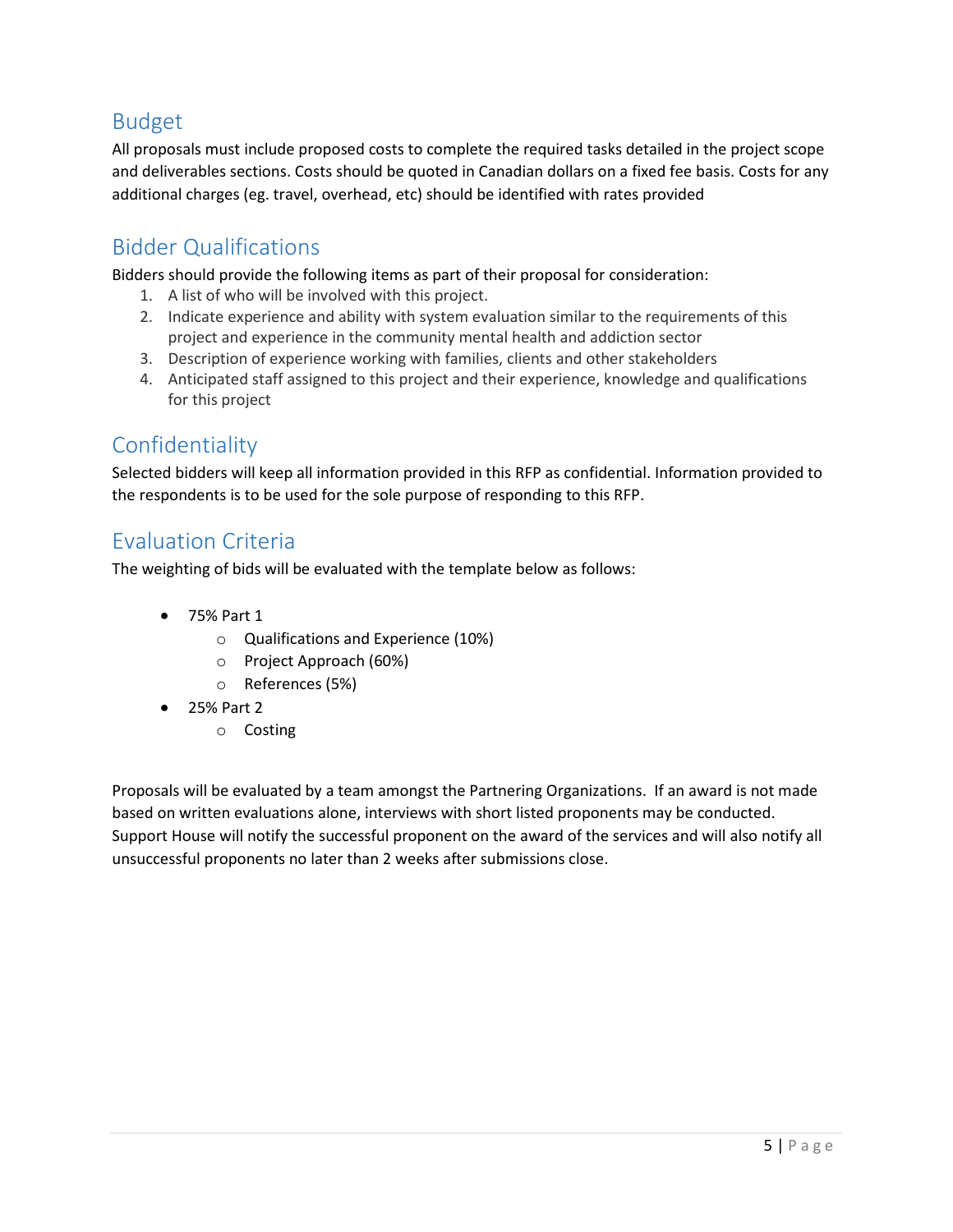## **Conditions**

General Terms and Conditions

#### Conflicts of Interests

The Proponent declares that no person, firm or corporation other than the Proponent has any interest in this Proposal or in the proposed Contract for which the Proposal is made.

The Proponent must identify any potential conflict of interest that may arise as a result of their response to this proposal. Non-disclosure of any potential conflict of interest may result in the disqualification of the offer.

#### No Claims

The Partnering Organizations and their respective representatives will not be liable to any Proponent, or any firm, corporation or individual member of a Proponent, for any claims whether for costs, expenses, losses or damages or loss of anticipated profits or for any other matter whatsoever incurred by the Proponent or any firm, corporation or individual member of a Proponent in preparing and submitting a Submission, or participating in negotiations for the Agreement, or other activity related to or arising out of this RFP.

#### Employee Equity

The Partnering Organizations are dedicated to equitable employment practices. We encourage all to take an active part in achieving the goals of employment equity and adhere to the principles of the Ontario Human Rights Code.

#### Others

All materials submitted by the company in response to this "Request for Proposal" will become the property of The Partnering Organizations and will not be returned.

Information pertaining to The Partnering Organizations obtained by the Proponent as a result of participating in this "Request for Proposal" process is confidential and shall not be disclosed by the Proponent without prior authorization in writing.

The Partnering Organizations will not be liable for any costs incurred by a consultant in the preparation of their response to this proposal or attending to the interview presentation if required. SH reserves the right to ask for additional information and adjustments to any proposed response.

### Information and Questions

All enquiries to this RFP including requests for information, questions and clarification are to be directed to Heather Albertson at the following email address: [heathera@supporthouse.ca](mailto:heathera@supporthouse.ca)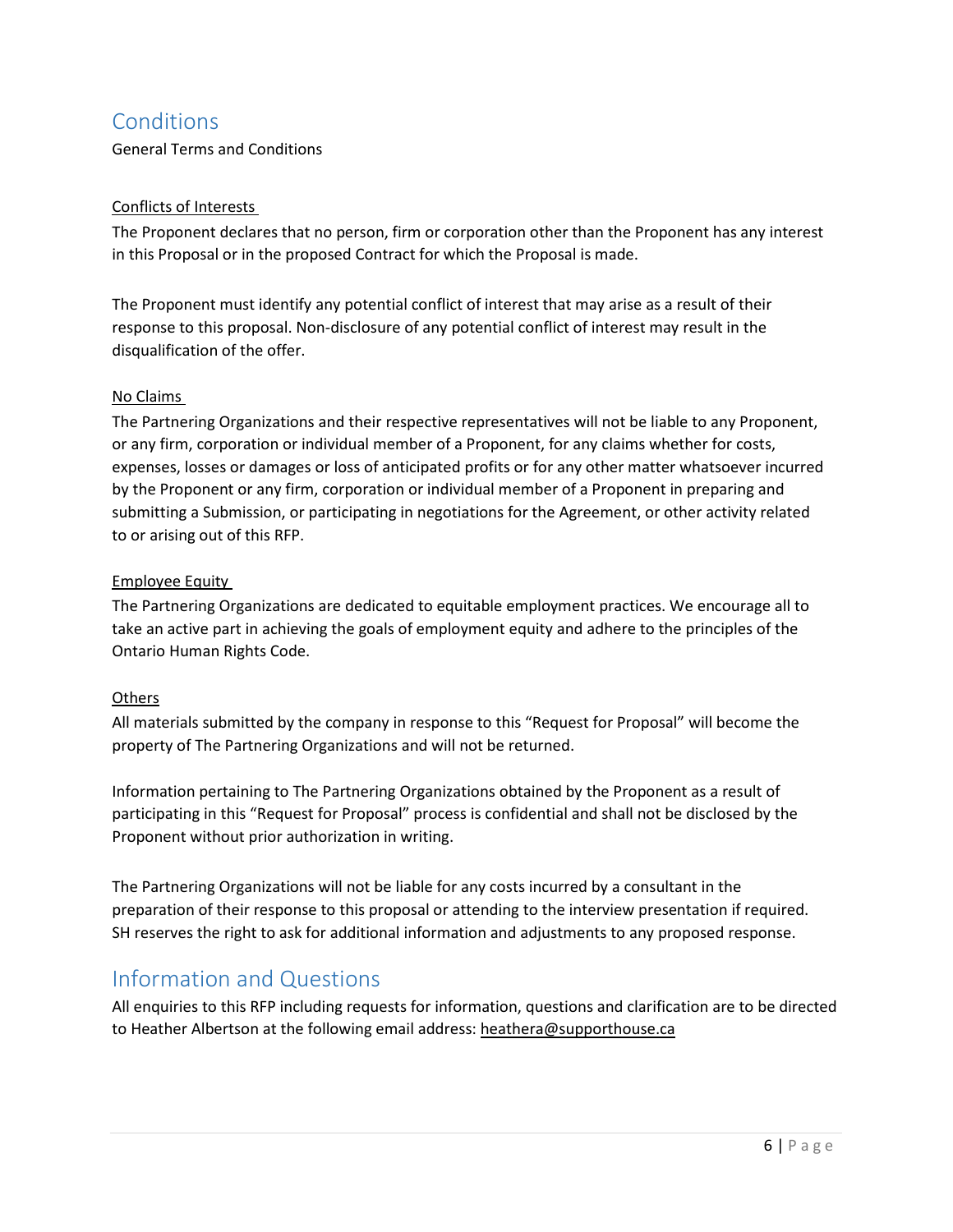#### **REQUEST FOR PROPOSAL:**

*Mental Health & Addiction Case Management: Service Utilization Review and Analysis*

The proposal must be divided into two components:

#### **PART 1: Technical Proposal**

Please provide the following:

| <b>Contact Information</b>      | Proponent to Provide Information in this Column |
|---------------------------------|-------------------------------------------------|
| <b>Full legal business name</b> |                                                 |
| <b>Contact name</b>             |                                                 |
| <b>Contact email address</b>    |                                                 |
| Contact telephone number        |                                                 |
| Website address                 |                                                 |

#### **Qualifications and Experience**

- 1.1 A list of who will be involved with this project.
- 1.2 Indicate experience and ability with system evaluation similar to the requirements of this project and experience in the community mental health and addiction sector
- 1.3 Description of experience working with families, clients and other stakeholders
- 1.4 Anticipated staff assigned to this project and their experience, knowledge and qualifications for this project

#### **Project Approach**

- 1.1 Provide a description of your understanding of the Scope of Work and objectives for fulfilling this project.
- 1.2 Provide a description of your proposed approach to managing and performing the Project Deliverables.
- 1.3 Based on the project requirements (see Project Deliverables), please provide a high level work plan/schedule
- 1.4 Provide a detailed description of your data management protocols.

#### **References**

1.1 List and provide a brief description of at least two relevant projects similar to the Scope of Work and which demonstrate relevant capabilities of your organization.